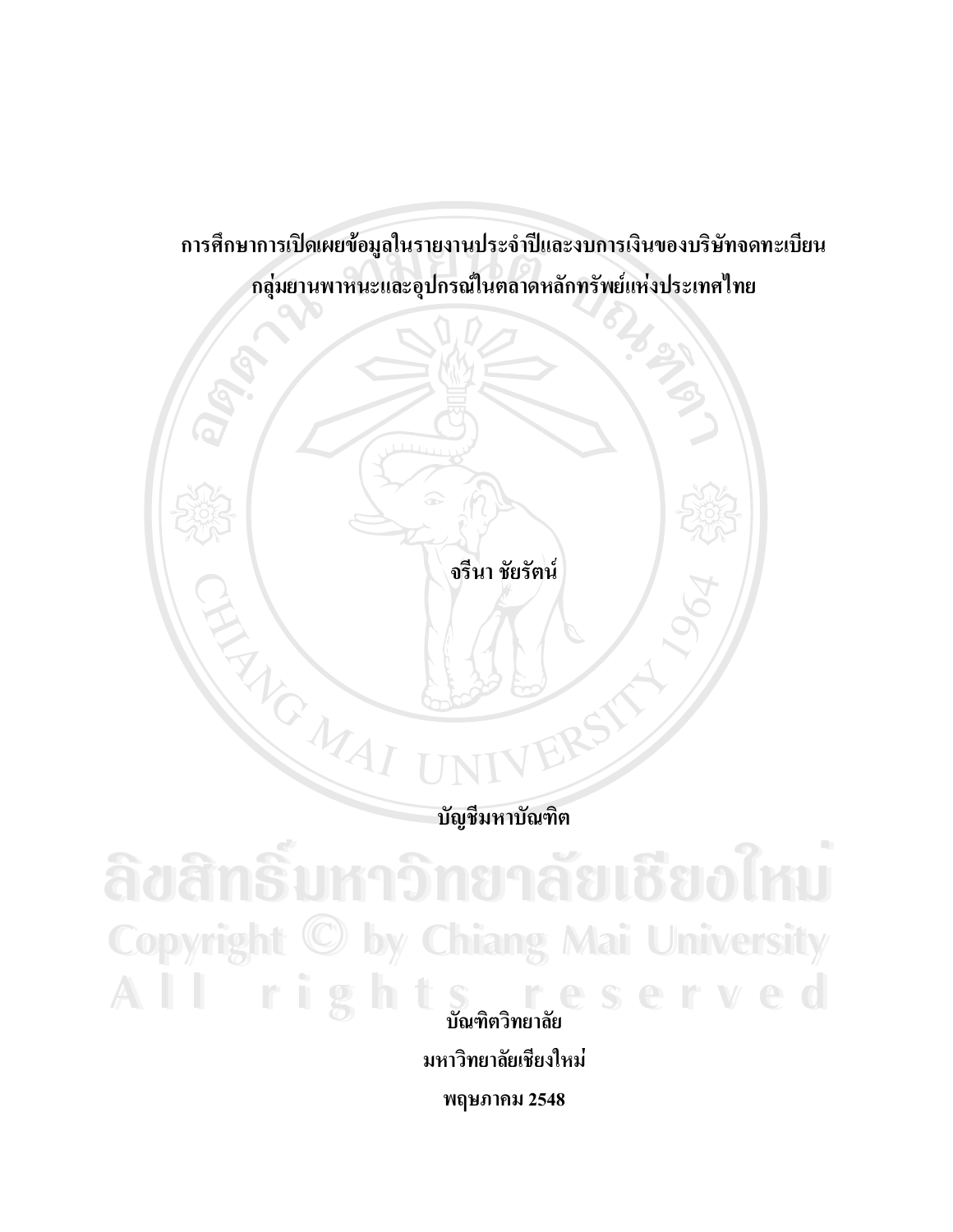การศึกษาการเปิดเผยข้อมูลในรายงานประจำปีและงบการเงินของบริษัทจดทะเบียน กลุ่มยานพาหนะและอุปกรณ์ในตลาดหลักทรัพย์แห่งประเทศไทย

URLES

จรีนา ชัยรัตน์

การค้นคว้าแบบอิสระนี้เสนอต่อบัณฑิตวิทยาลัยเพื่อเป็นส่วนหนึ่ง ของการศึกษาตามหลักสูตรปริญญาบัญชีมหาบัณฑิต

ลิขสิทธิ์มหาวิทยาลัยเชียงไหม **Copyright © by Chiang Mai University** All right name served มหาวิทยาลัยเชียงใหม่ พฤษภาคม 2548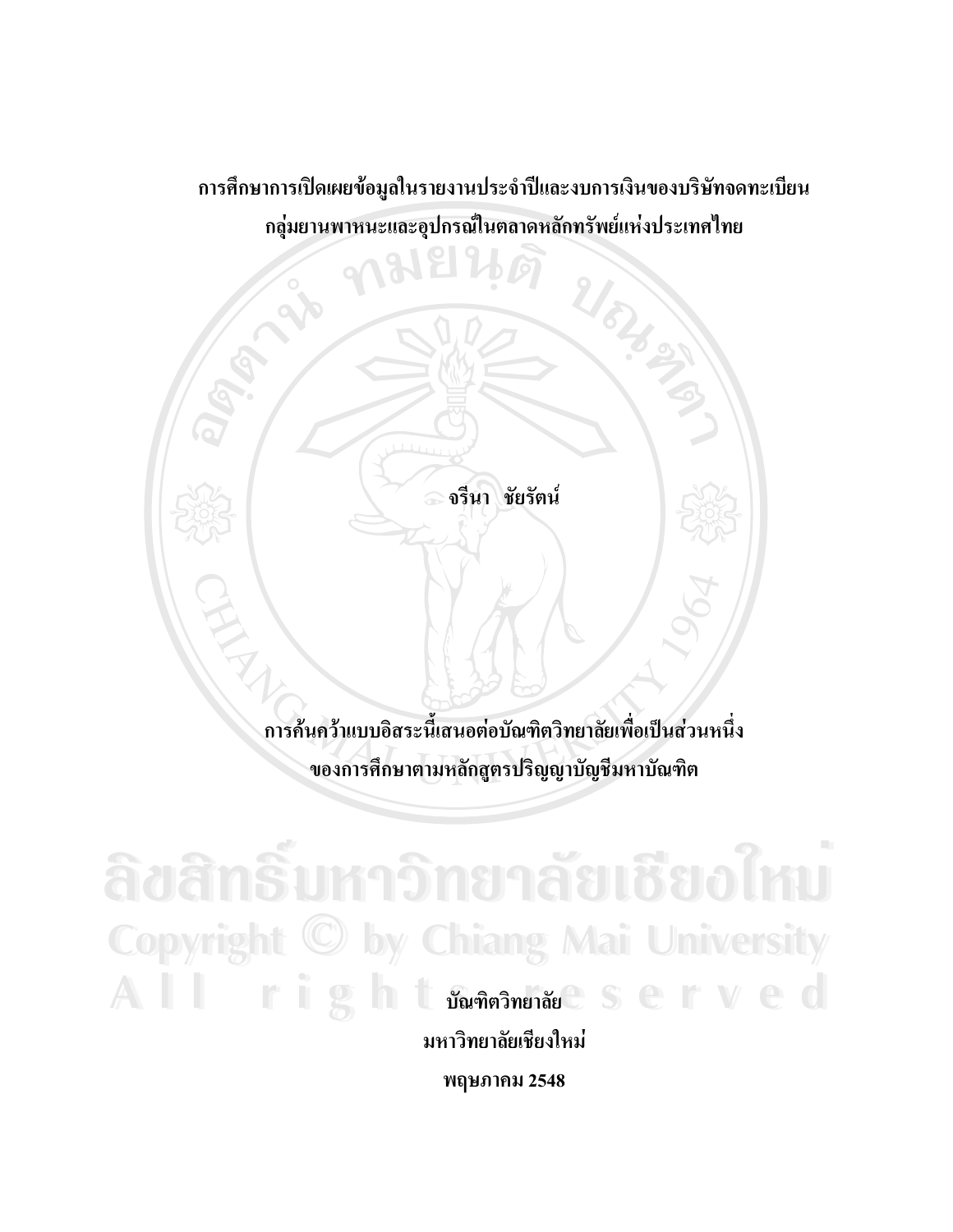การศึกษาการเปิดเผยข้อมูลในรายงานประจำปีและงบการเงินของบริษัทจดทะเบียน กลุ่มยานพาหนะและอุปกรณ์ในตลาดหลักทรัพย์แห่งประเทศไทย

จรีนา ชัยรัตน์

**BUCK** 

การค้นคว้าแบบอิสระนี้ได้รับการพิจารณาอนุมัติให้นับเป็นส่วนหนึ่งของการศึกษา ตามหลักสูตรปริญญาบัญชีมหาบัณฑิต

คณะกรรมการสอบการค้นคว้าแบบอิสระ

..ประธานกรรมการ . . . . . . . . . . เที้ยศิริเพชร รองศาสตราจารย์ชูศรี ...........กรรมการ อาจารย์เอื้อบุญ ้เอกะสิงห์ ........กรรมการ อาจารย์วิสุทธร จิตอารี Copyrig AII Î r

24 พฤษภาคม 2548 ©ลิขสิทธิ์ของ มหาวิทยาลัยเชียงใหม่